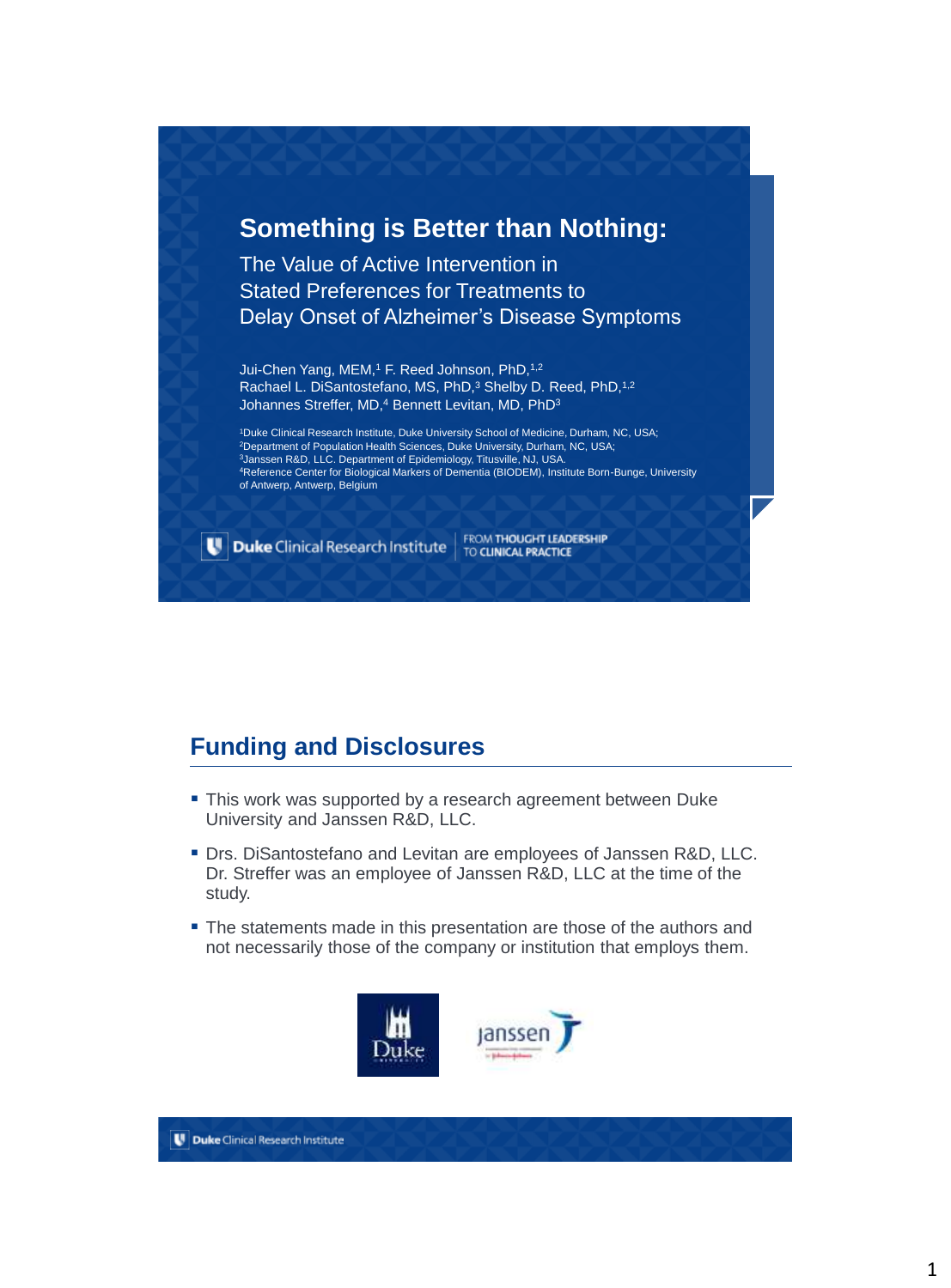#### **Background**

- Alzheimer's disease (AD) interception treatments may delay symptom onset in asymptomatic patients diagnosed with amyloid plaques.
- **Treatments could result in tolerability problems and serious adverse**event risks.
- This study quantified benefit-harm tradeoff preferences for AD symptom delay using a web-based discrete-choice-experiment (DCE) survey.

Duke Clinical Research Institute

#### **Treatment Attributes**

|                  | <b>Attribute</b>                                                             |                                       |                       | <b>Levels</b>        |                        |  |
|------------------|------------------------------------------------------------------------------|---------------------------------------|-----------------------|----------------------|------------------------|--|
| Efficacy         | Number of years with<br><b>Worse Memory</b>                                  | 0 years / 1 year / 2 years / 3 years  |                       |                      |                        |  |
|                  | Number of years with<br><b>Need Increasing Help</b>                          | 0 years / 2 years / 4 years / 5 years |                       |                      |                        |  |
| Side Effect      | <b>Daily nausea</b> affecting<br>everyday activities                         | <b>None</b>                           | 2 times a month<br>ùЦ | 5 times a month<br>щ | 10 times a month<br>ùЦ |  |
| <b>SAE Risks</b> | Increased chance of<br>disabling stroke in<br>the first year of<br>treatment | <b>None</b>                           | 3 out of 100 (3%)     | 10 out of 100 (10%)  | 25 out of 100 (25%)    |  |
|                  | Increased chance of<br>sudden death in the<br>first year of treatment        | <b>None</b>                           | 3 out of 100 (3%)     | 10 out of 100 (10%)  | 25 out of 100 (25%)    |  |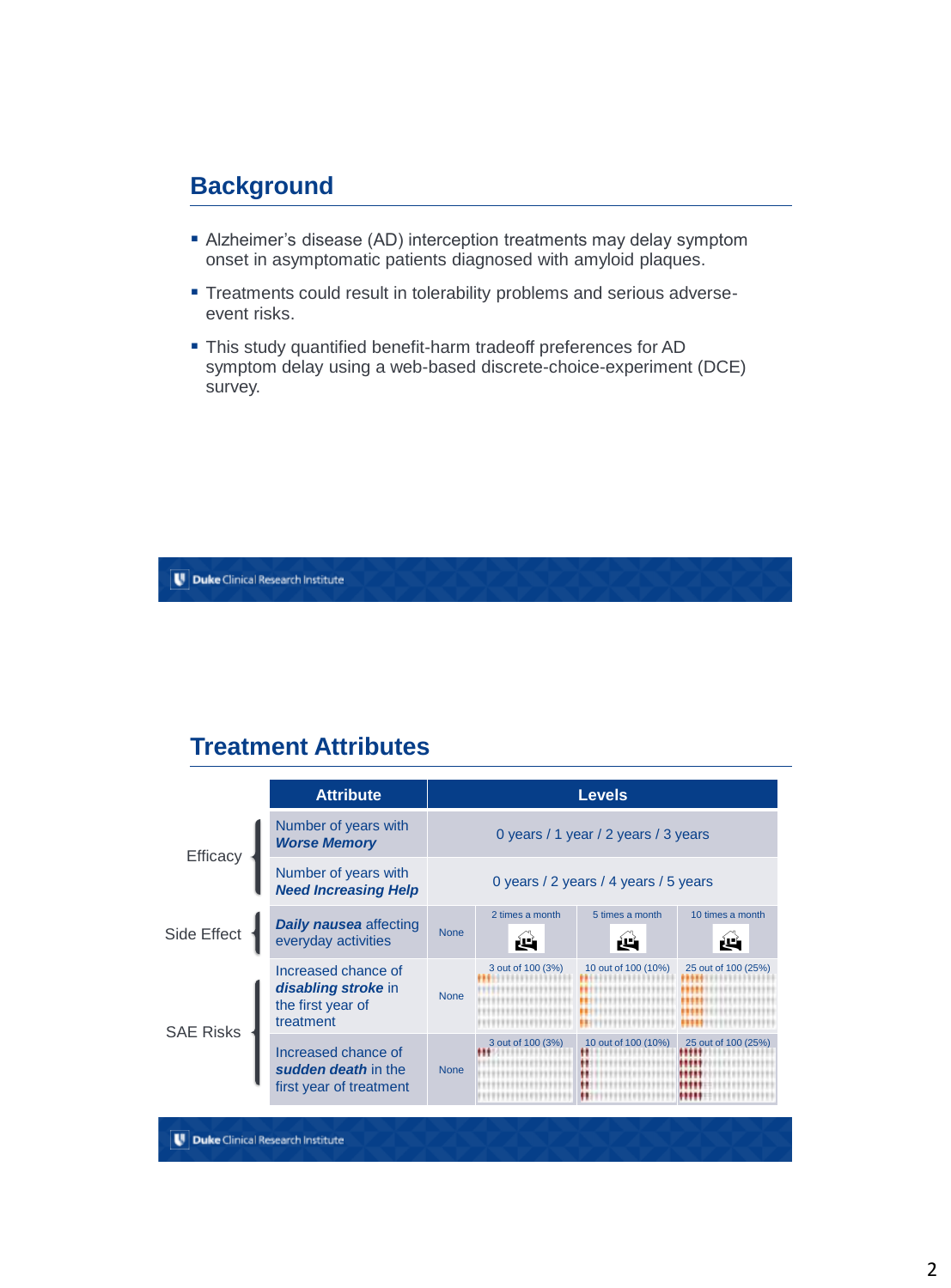### **Status Quo**



**U** Duke Clinical Research Institute

### **Treatment Efficacy**

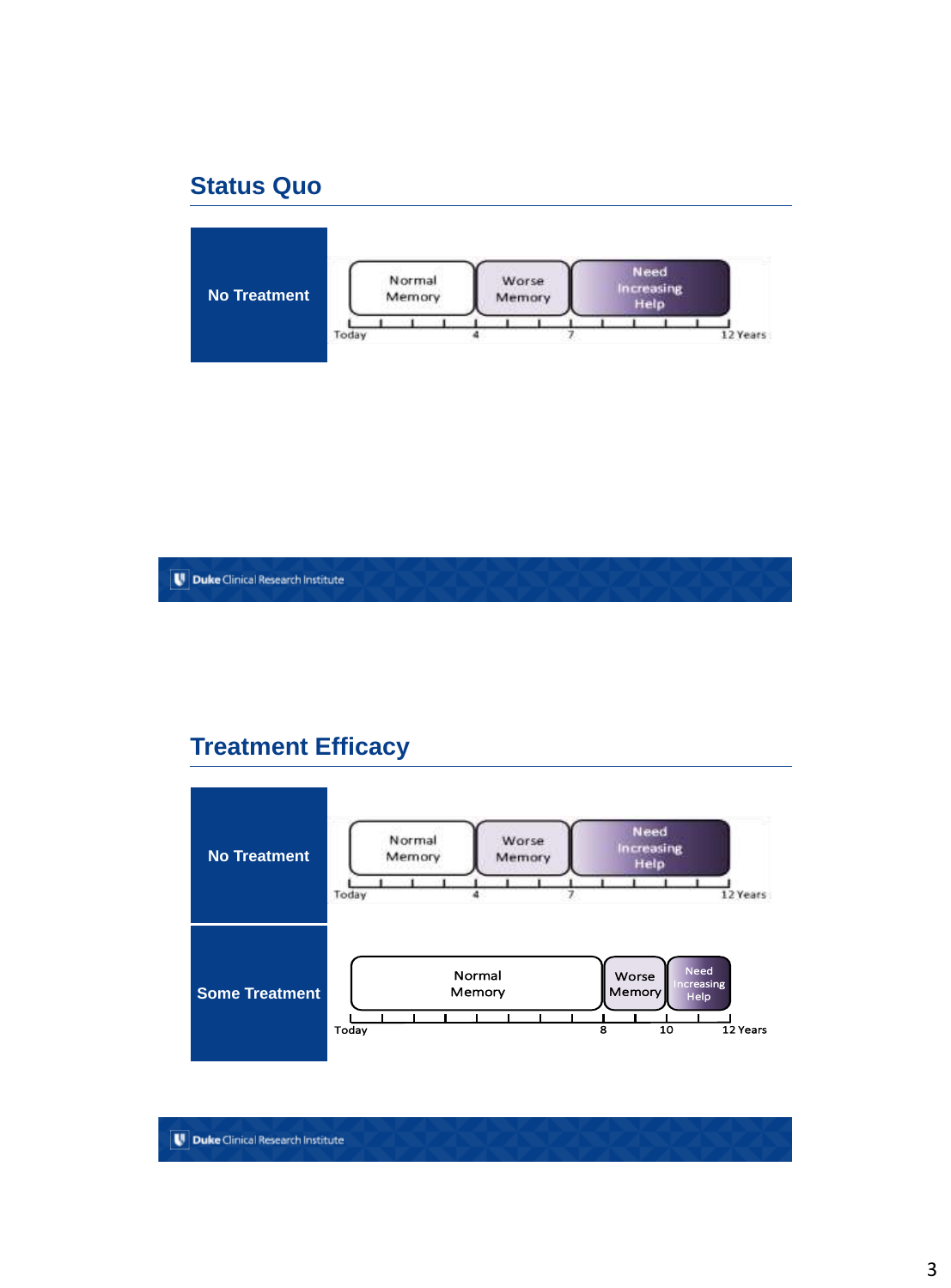# **Example Choice Question**



# **Data Collection and Analysis**

- **Study Sample** 
	- 669 respondents aged 60-85 with no AD or cognitive symptoms from Ipsos Observer's US consumer panel
- **Data Analysis** 
	- Internal validity tests
		- No variation in chosen alternative across 8 choice questions
		- Dominated-pair failures
	- Random-parameters logit estimation
	- Maximum acceptable risks (MARs) calculated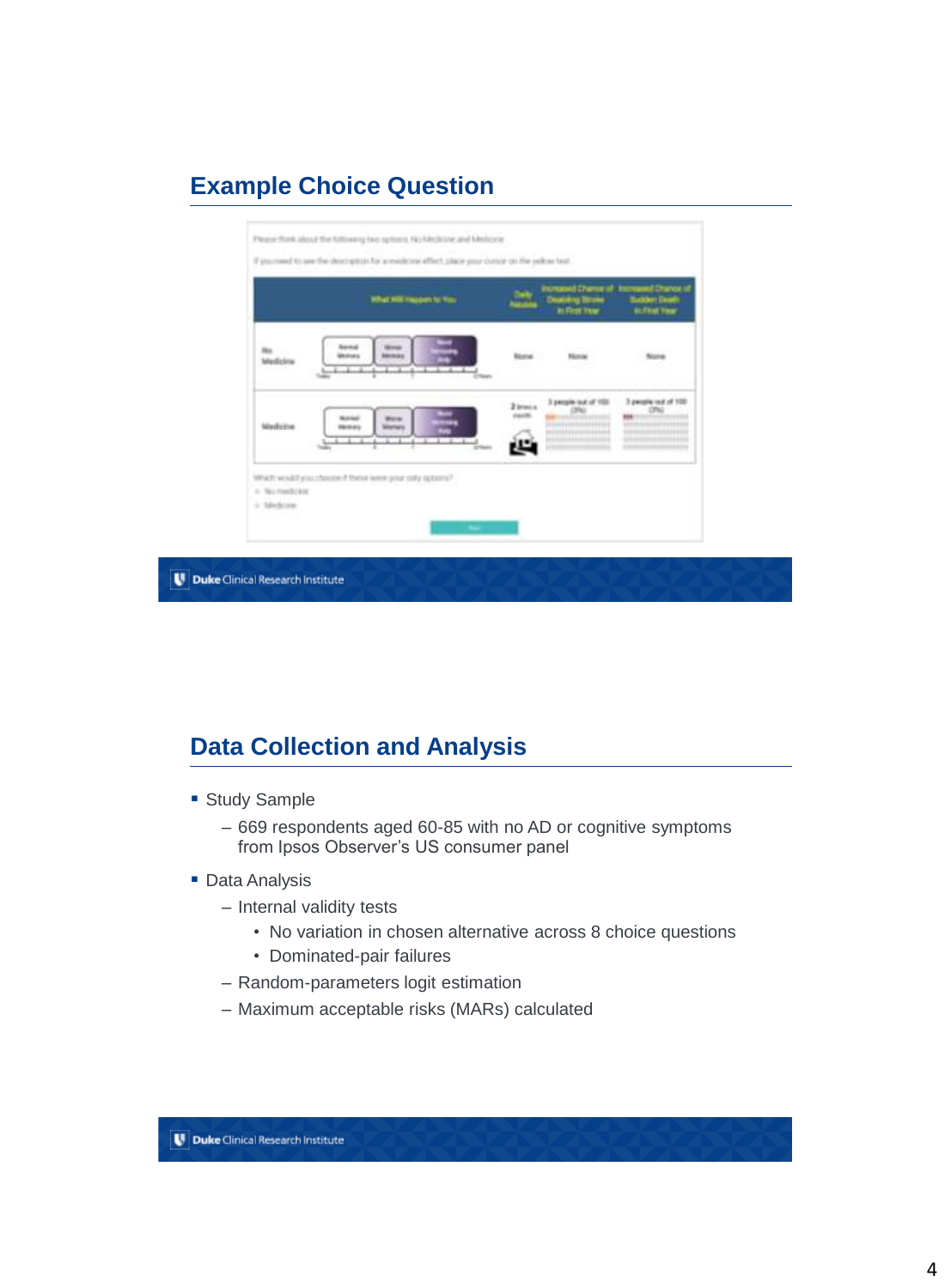### **Internal Validity Tests**

- 14% always chose no treatment
- 18% always chose treatment



**U** Duke Clinical Research Institute

#### **Internal Validity Tests**

- **14% always chose no treatment**
- **18% always chose treatment**
- 30% failed the dominated-pair validity test
- Number of times treatment chosen correlated with failing the dominated-pair validity test (rho=0.89)

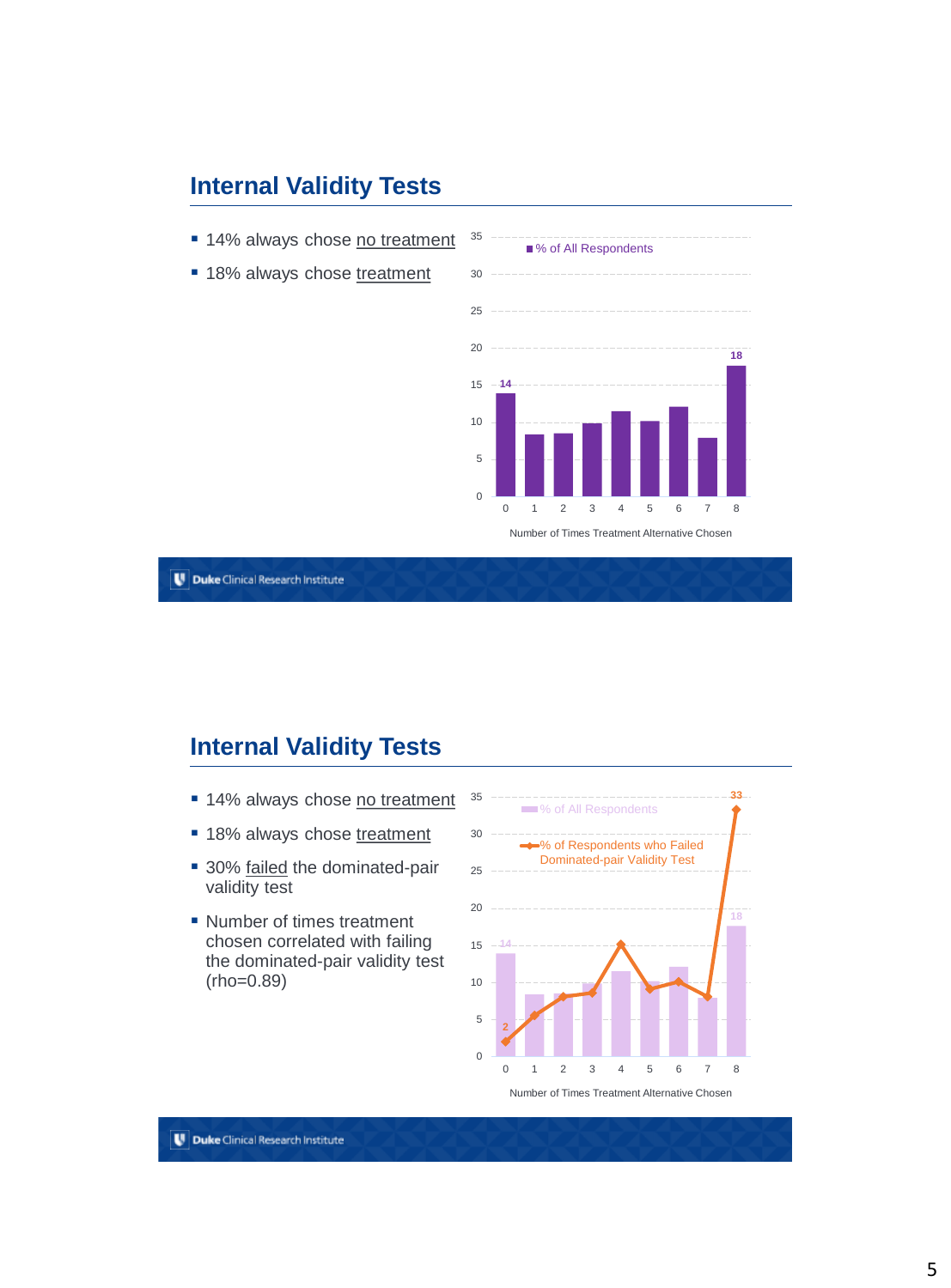## **Effect of Pro-Treatment Preferences**

| <b>Excluding Those Who</b>              |                                                      |                                                   |                    |                                      | <b>Mortality MAR for</b>                           |
|-----------------------------------------|------------------------------------------------------|---------------------------------------------------|--------------------|--------------------------------------|----------------------------------------------------|
| <b>Dominated</b><br><b>Pair Failure</b> | <b>Always</b><br><b>Chose No</b><br><b>Treatment</b> | <b>Always</b><br><b>Chose</b><br><b>Treatment</b> | <b>Sample Size</b> | Pro-treatment<br><b>Label Effect</b> | 1 More Year of<br><b>Normal Memory</b><br>(95% CI) |
|                                         |                                                      |                                                   | 669                | $2.44**$                             | 13% (9%, 17%)                                      |

CI = confidence interval; MAR = maximum acceptable risk. \*\*\* significant at 1%; \*\* significant at 5%; \* significant at 10%.

Duke Clinical Research Institute

### **Effect of Pro-Treatment Preferences**

| <b>Excluding Those Who</b>              |                                                      |                                                   |                    | <b>Mortality MAR for</b>                    |                                                    |
|-----------------------------------------|------------------------------------------------------|---------------------------------------------------|--------------------|---------------------------------------------|----------------------------------------------------|
| <b>Dominated</b><br><b>Pair Failure</b> | <b>Always</b><br><b>Chose No</b><br><b>Treatment</b> | <b>Always</b><br><b>Chose</b><br><b>Treatment</b> | <b>Sample Size</b> | <b>Pro-treatment</b><br><b>Label Effect</b> | 1 More Year of<br><b>Normal Memory</b><br>(95% CI) |
|                                         |                                                      |                                                   | 669                | $2.44***$                                   | 13% (9%, 17%)                                      |
|                                         |                                                      |                                                   | 471                | $-0.14$                                     | 7% (2%, 11%)                                       |

CI = confidence interval; MAR = maximum acceptable risk. \*\*\* significant at 1%; \*\* significant at 5%; \* significant at 10%.

Duke Clinical Research Institute